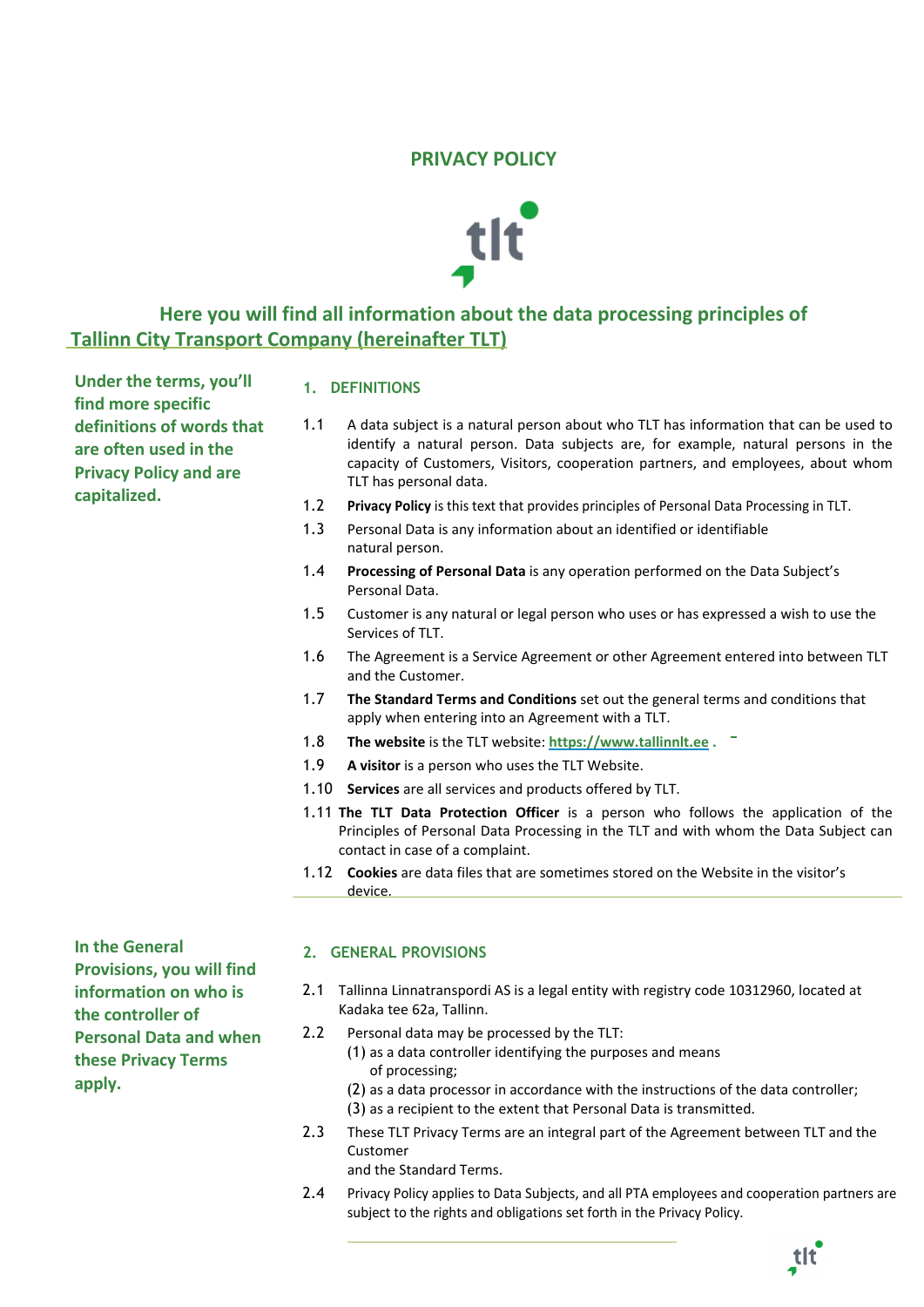**Here you will find the main principles that TLT always follows and adheres to when processing your Personal Data.**

## **3. PRINCIPLES**

- 3.1 TLT always proceeds from the interests, rights, and freedoms of the Data Subjects when processing Personal Data.
- 3.2 The objective of TLT is responsible Processing of Personal Data, which is based on best practice, bearing in mind that it is always ready to demonstrate the compliance of the Processing of Personal Data with the set goals.
- 3.3 All processes, instructions, operations, and activities related to the Processing of Personal Data of TLT are based on the following principles:
	- (1) **Legality.** There is a statutory basis for Processing Personal Data, such as consent;
	- (2) **Fairness.** This means in particular that the Data Subject has sufficient information on how Personal Data is processed;
	- (3) **Transparency.** The Processing of Personal Data is transparent to the Data Subject. It is explained in simple language why, how, and when Personal Data is processed;
	- (4) **Purposefulness.** Personal Data shall be collected for specified, explicit, and legitimate purposes, and it will not later process in a way incompatible with those purposes;
	- (5) **Minimization, i.e., data processing as minimal as possible.** Personal Data is relevant, important, and limited to what is necessary for the purpose for which they are Processed.
	- (6) **Accuracy.** Personal Data is correct and, where necessary, updated and all reasonable steps have been taken to ensure that the inaccurate Personal Data from the point of view of Processing of Personal Data is erased or corrected immediately;
	- (7) **Restriction on storage.** Personal Data shall be stored in a form that allows the identification of Data Subjects only for as long as is necessary for the purpose for which the Personal Data is processed;
	- (8) **Reliability and confidentiality.** Processing of Personal Data shall be carried out in a manner that ensures appropriate security of the Personal Data, including protection from unauthorized or illegal processing and accidental loss, destruction, or damage through reasonable technical or organizational measures. TLT has both internal instructions, rules for employees, and separate agreements with each authorized processor that provides best practices, continuous risk assessment, and appropriate technical and organizational measures for the Processing of Personal Data;
	- (9) **Default and integrated data protection.** TLT ensures that all the systems are used to meet the required technical criteria. Appropriate data protection measures are designed when upgrading or designing any information and data system.
- 3.4 When processing Personal Data, TLT proceeds from the purpose of being able to prove compliance with the above-mentioned principles and additional information can be requested from TLT regarding compliance with these principles.

# **4. COMPOSITION OF PERSONAL DATA**

- 4.1 TLT collects the following types of Personal Data: (1) Personal Data disclosed to the TLT by the Data Subject; (2) Personal Data arising from normal communication between the Data Subject and TLT;
	- (3) Personal Data clearly disclosedby the data subject (e.g. on social media);
	- (4) Personal Data arising from the consumption of the Services;
	- (5) Personal Data generated as a result of visiting and using the Website;
	- (6) Personal data obtained from third parties;
	- (7) Personal data created and combined by TLT (within the customer relationship

**Here you will find information about how we collect Personal Data.**

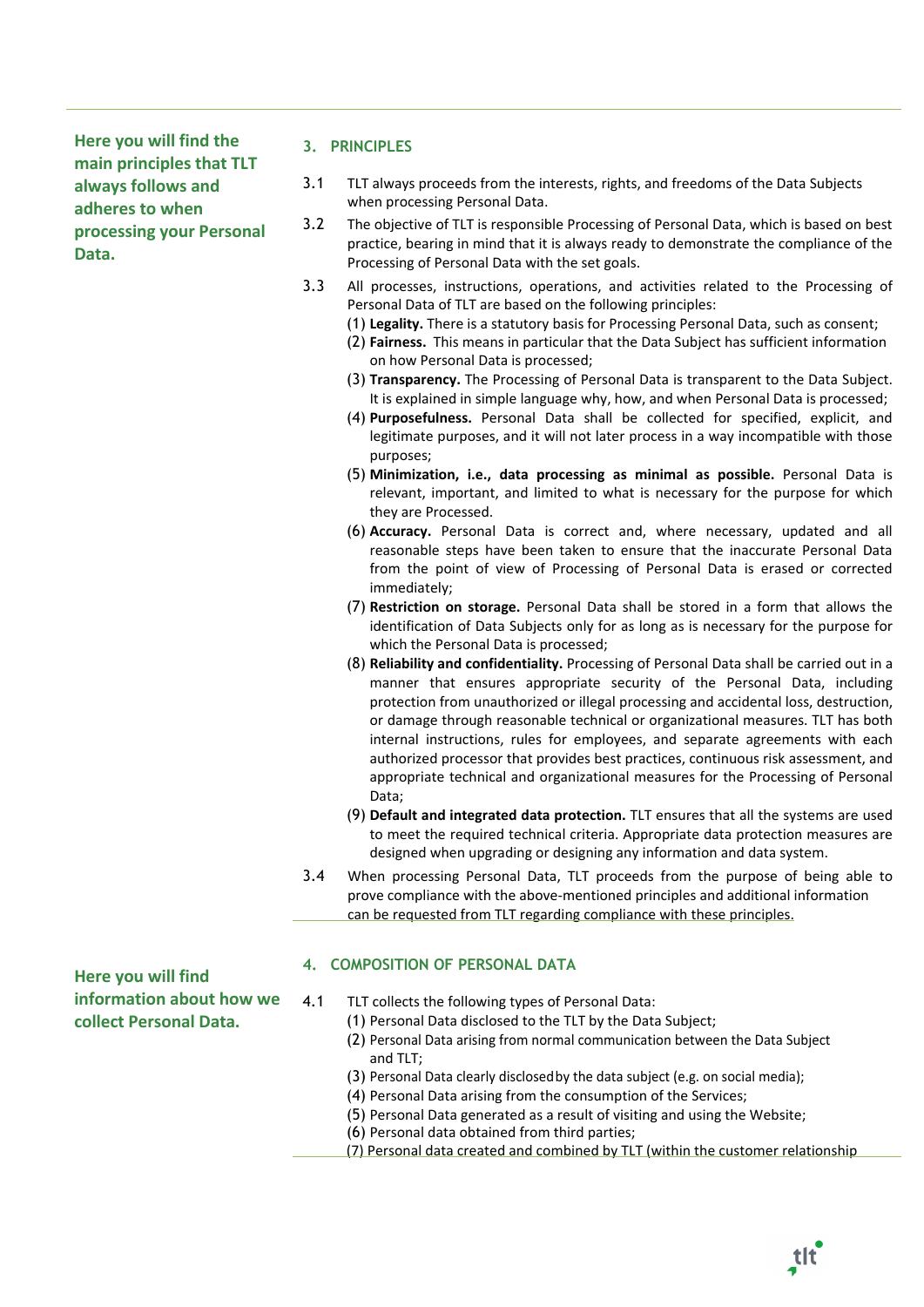e-mail correspondence or order history list).

**Here you will find information about the purposes and bases for which we may process your Personal Data.**

- **5. COMPOSITION OF PERSONAL DATA AND OBJECTIVES AND GROUNDS FOR PROCESSING**
- 5.1 Upon **consent**, TLT will process Personal Data exactly within limits, to the extent and for the purposes specified by the Data Subject. In the case of consents, TLT proceeds from the principle that each consent must be clearly distinguishable from other issues and in an understandable and easily accessible form in a clear and simple language.
- 5.2 **While entering into and performing the Agreement**, Processing of Personal Data may be further specified in a specific Agreement, but Äripäev AS may process Personal Data for the following purposes:
	- (1) To take pre-contractual measures at the request of the Data Subject;
	- (2) Customer identification to the extent required by the due diligence;
	- (3) Fulfillment of obligations to the Customer regarding the provision of its Services;
	- (4) Communicating with the Customer;
	- (5) Securing the Customer's payment obligation;
	- (6) Submission, realization, and protecting of claims.
- 5.3 **In order to enter into an employment contract** on the basis of concluding a contract and a legitimate interest,

the processing of personal data of a candidate for PTA employment includes the following:

(1) Processing of data transmitted by the candidate to TLT for the purpose of concluding an employment contract;

(2) the Processing of Personal Data received from the person indicated by the job applicant as a reference;

(3) national databases and registers and public (social) media Processing of Collected Personal Data.

If the candidate for employment is not selected, TLT shall retain the Personal Data collected for the conclusion of the employment contract for a maximum of one year in order to make an offer of employment to the candidate in the event of a vacancy.

- 5.4 **Legitimate interest** means TLT's interest in managing and directing its own business in order to enable it to offer the best possible Services on the market. Pursuant to the law, TLT processes Personal Data only after careful evaluation. In particular, the Processing of Personal Data carried out on the basis of legitimate interest may occur for the following purposes:
	- (1) To ensure a trustful customer relationship, such as the Processing of Personal Data, which is strictly necessary to identify actual beneficiaries or prevent fraud;
	- (2) Managing and analyzing the customer base to improve the availability, choice, quality of the Services and Products, and to make the best and most personalized offers to the Customer upon consent;
	- (3) Identifiers and Personal Data collected when using the Website, TLT social media pages, and other Services. TLT uses the collected Data for web analysis or analysis of mobile and information society services, to ensure its operation, improvement, to compile statistics and to analyze the visitor's behavior and user experience, and to provide a better and more personal Service;
	- (4) Analysis of Customer and Visitor behavior in various sales channels on the Website<sup>\*</sup>
	- (5) Service monitoring. TLT may record notices and orders given both on the premises of its location and by means of communication (e-mail, telephone, etc.), as well as information and other actions taken by TLT and, if necessary, use these recordings to prove orders or other actions;
	- (6) Measures taken for the network, information, and cybersecurity reasons, such as to combat piracy and to ensure the security of the Website and to make and store backups;
	- (7) For organizational purposes. In particular for financial management, including

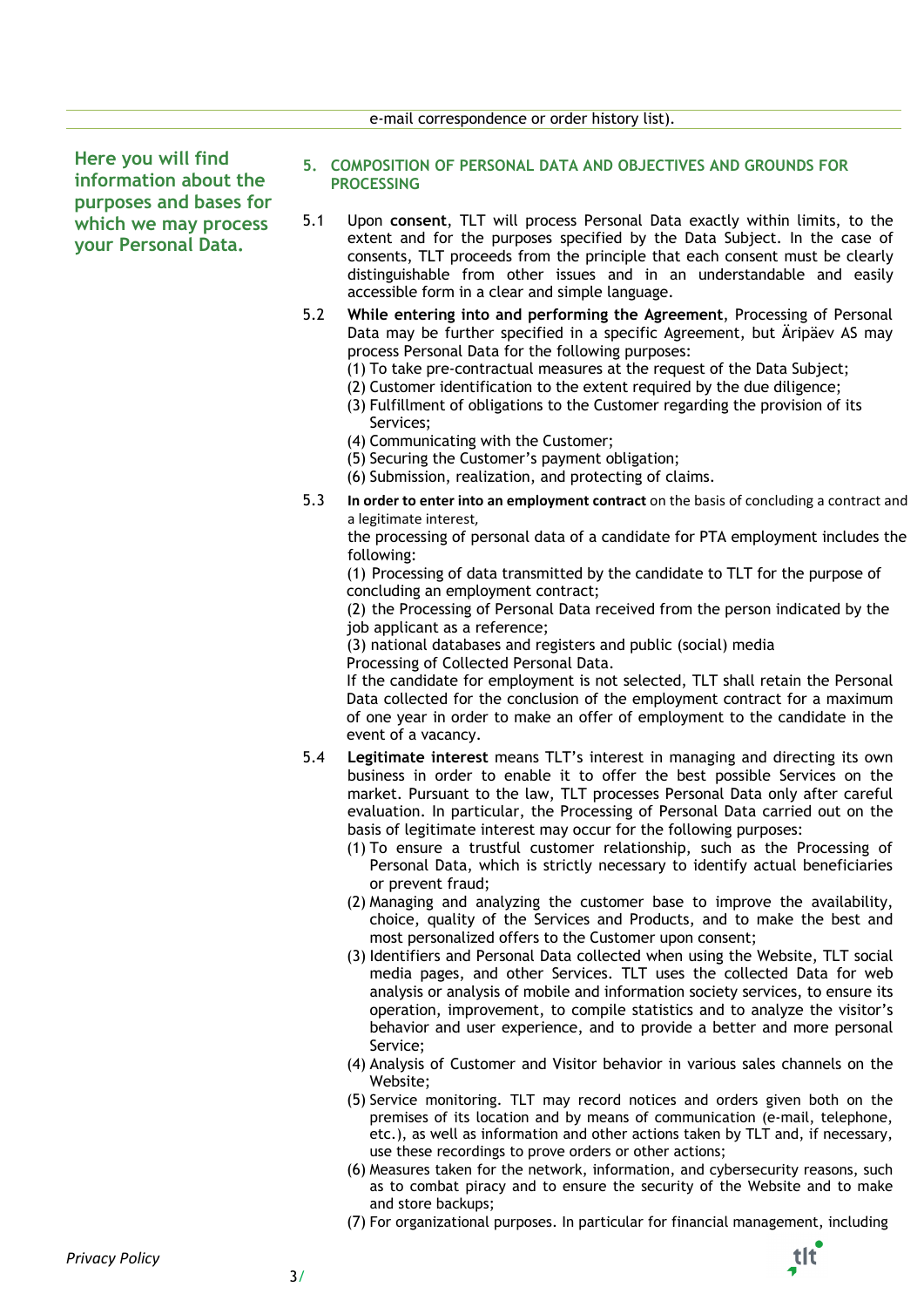Processing of personal data of Customers or employees;

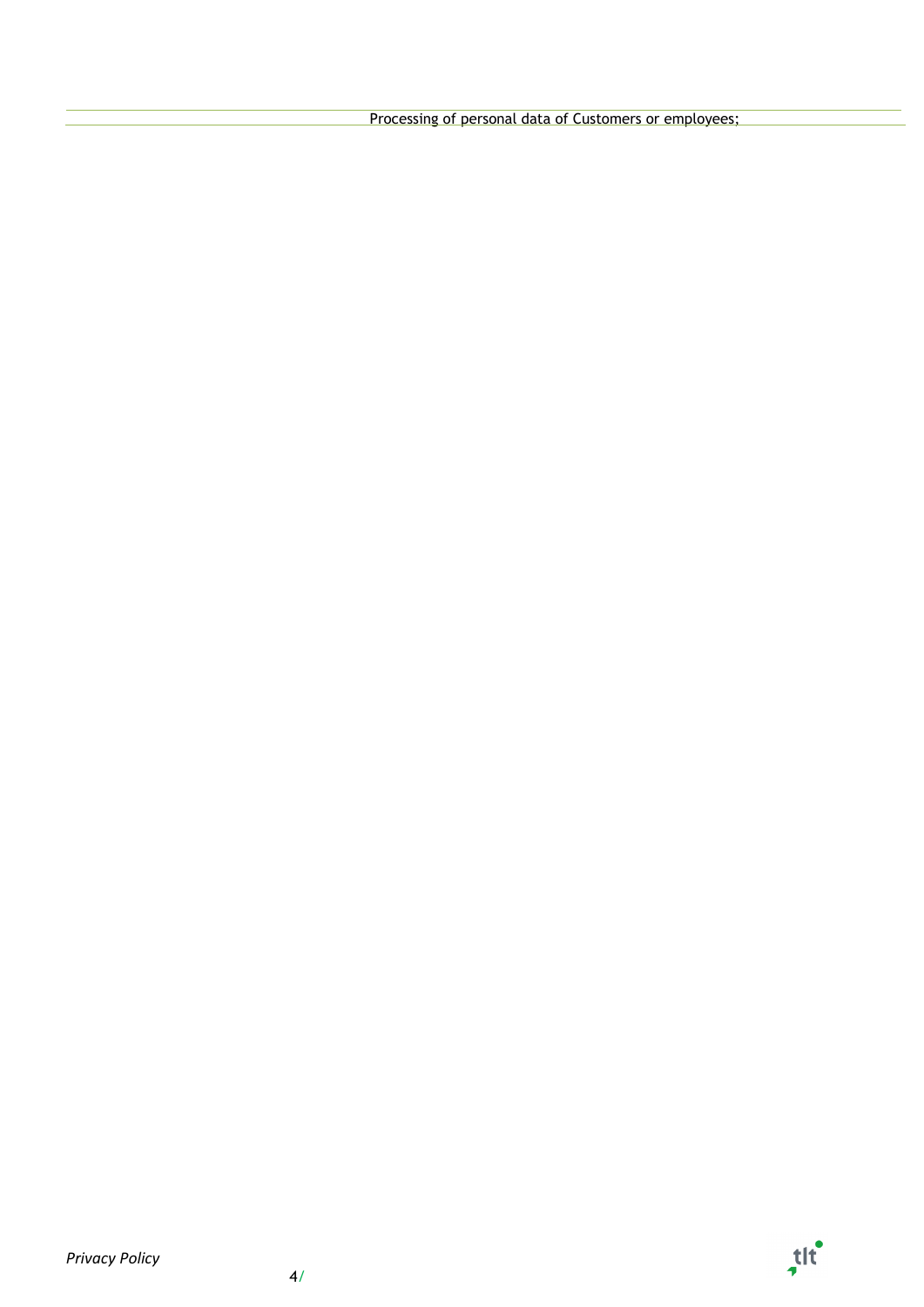(8) For the preparation, submission, or defense of legal claims.

- (9) TLT uses video surveillance on its territory. The purpose of using cameras in rooms or areas containing sources of danger, such as repair shops, laundries, petrol stations, oil storage facilities, is to protect property and ensure the safety of persons so that they can react as quickly as possible in an emergency and analyze it afterward. The purpose of using cameras located in other rooms, car parks, and on the façade of the building is, in particular, to ensure security in order to protect the property of the company and its employees and to prevent unauthorized access, but also to organize traffic on TLT territory;
- (10) The TLT uses video surveillance in its public transport, and the cameras' field of view includes the space inside the public transport (directed to the public transport doors and public areas). The purpose of using the cameras is to protect property and ensure the safety of persons so that it is possible to react as quickly as possible in an emergency and analyze what has happened, and to protect the rights of TLT, TLT employees, and passengers in public transport.
- (11) TLT uses its video surveillance in public areas: in front of, on the side and behind public transport and at the final stop at Tondi 17, and the public field of view of the cameras remains (incl. surrounding roads and sidewalks when moving and stopping public transport). The purpose of the use of cameras is to protect property and ensure the safety of persons so that it is possible to react as quickly as possible in an emergency situation and analyze what has happened afterward; prevent unauthorized access and ensure the protection of the rights of TLT, TLT employees and third parties.
- 5.5 **In order to fulfill an obligation arising from law,** TLT processes Personal Data in order to fulfill obligations provided by law or to implement the uses permitted by law. For example, the law imposes obligations on the processing of payments or compliance with money laundering rules.
- 5.6 If the processing of Personal Data takes place for a **purpose other** than that for which the Personal Data was originally collected or is not based on the consent of the Data Subject, TLT will carefully assess the admissibility of such new processing. In order to determine whether the processing for the new purpose is in accordance with the purpose for which the Personal Data was originally collected, TLT shall take into account, inter alia:
	- (1) the link between the purposes for which the Personal Data was collected and the purposes of the intended further processing;
	- (2) The context in which the personal data are collected, in particular, the relationship between the Data Subject and the TLT;
	- (3) The nature of the Personal Data, in particular, whether Personal Data relating to specific categories of Personal Data or criminal convictions and offenses are processed;
	- (4) the possible consequences of the proposed further Processing for Data Subjects;
	- (5) the existence of appropriate safeguards, such as encryption and pseudonymization.
- **6. DISCLOSURE AND/OR TRANSMISSION OF CUSTOMER DATA TO THIRD PARTIES**
- 6.1 TLT cooperates with persons to whom TLT may transfer data related to Data Subjects, including Personal Data, within the framework, and for the purpose of cooperation.
- 6.2 Such third parties may include advertising and marketing partners, customer satisfaction surveyors, debt collection service providers, statutory investigative bodies, TLT customers, payment default registers, ICT partners, i.e., providers of various technical services, invoicing service providers, provided that:
	- (1) the purpose and processing are legitimate;
	- (2) The processing of personal data takes place in accordance with the instructions of the TLT and on the basis of the valid Agreement.
- 6.3 TLT transmits Personal Data outside the European Union only if:

**Here you will find information on when we may transfer your Personal Data to our partners.**

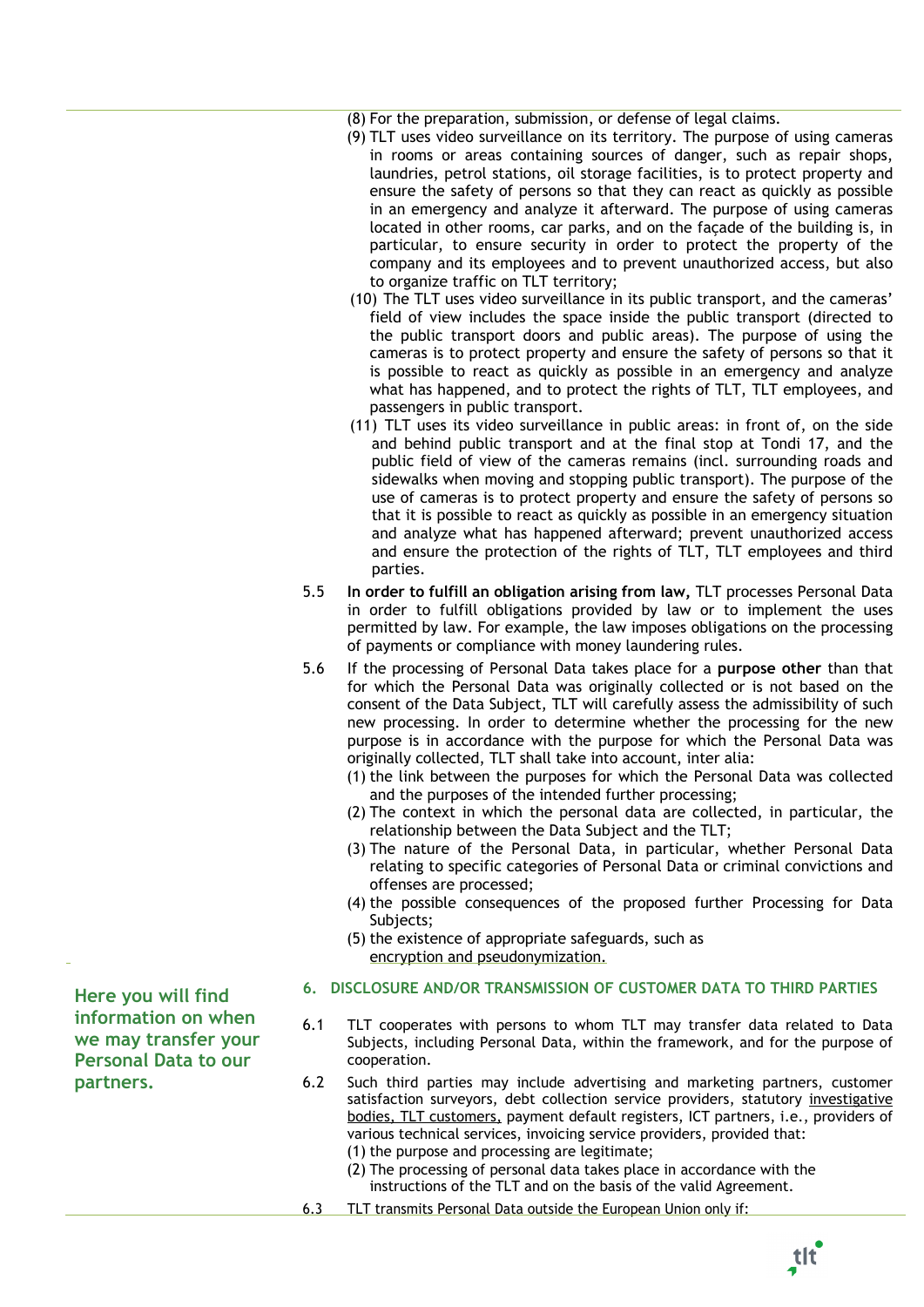| (1) The European Commission has decided that there is the so-called sufficient<br>protection in this country;                                                                                                                                       |
|-----------------------------------------------------------------------------------------------------------------------------------------------------------------------------------------------------------------------------------------------------|
| (2) TLT has put in place adequate safeguards (e.g., binding intra-group rules<br>or standard data protection clauses);                                                                                                                              |
| (3) The Data Subject has explicitly consented to the transmission after having<br>been informed by TLT of the possible dangers of such transmission due to<br>the absence of a decision on the adequacy and of the relevant protective<br>measures; |
| (4) if the transmission is necessary for the performance of a contract between<br>the Data Subject and the data controller or for the implementation of pre-<br>agreement measures taken at the request of the Data Subject;                        |
| (5) where the transmission is necessary for the conclusion or performance of a<br>contract between the data controller and another natural or legal person in<br>the interest of the Data Subject;                                                  |
| (6) transmission is necessary for strong reasons arising from public interest;                                                                                                                                                                      |
| (7) transmission is necessary for compilation, submission or defending of<br>legal requirements;                                                                                                                                                    |
| (8) transmission is necessary to protect the vital interests of the Data Subject<br>or other persons if the Data Subject is physically or legally incapable of                                                                                      |
|                                                                                                                                                                                                                                                     |

giving consent.

**7. SECURITY OF PROCESSING PERSONAL DATA**

- **Here you will find a description of how we protect your Personal Data and where to find information about the terms of retention of Personal Data.**
- **Your Personal Data belongs to you, and here you will find information about your rights to the protection of your Personal Data.**
- 7.1 TLT retains Personal Data for the minimum necessary time. Personal Data for which the term of retention has expired shall be destroyed using best practices and in accordance with the procedure established by TLT.
- 7.2 TLT has established guidelines and rules of procedure on how to ensure the security of Personal Data through the use of both organizational and technical measures.
- 7.3 In the event of any incident involving Personal Data, TLT will take the necessary measures to mitigate the consequences and mitigate relevant risks in the future. Among other things, TLT registers incidents and notifies the Data Protection Inspectorate and the

Data Subject directly (e.g., via e-purchase) or publicly (e.g., through news).

- **8. RIGHTS OF THE DATA SUBJECT**
- 8.1 Rights related to the consent:
	- (1) The Data Subject shall have the right at any time to notify TLT of his or her wish to withdraw the consent of the Processing of Personal Data.
	- (2) You can view, modify, and withdraw the consent given to TLT in the self-service of TLT or by contacting TLT.
- 8.2 The Data Subject also has the following rights regarding processing Personal Data:
	- (1) Right to receive information, i.e., the right of the Data Subject to receive information about

the Personal Data collected about him/her.

- (2) Right to access data including the right of the Data Subject to a copy of the Processed Personal Data.
- (3) Right to correct inaccurate Personal Data. The Data Subject can require the TLT to correct incorrect data;
- (4) **The right to delete the data,** or in some cases the Data Subject has the right to request that the Personal Data be deleted, for example, if the processing is performed only on the basis of consent.
- (5) The right to request the restriction of the processing of Personal Data. This right arises, inter alia, if the processing of Personal Data is not permitted by law or if the Data Subject disputes the accuracy of the Personal Data. The Data Subject has the right to demand that the processing of Personal Data be limited to a time that allows the controller to verify the accuracy of the Personal Data or if the processing of Personal Data

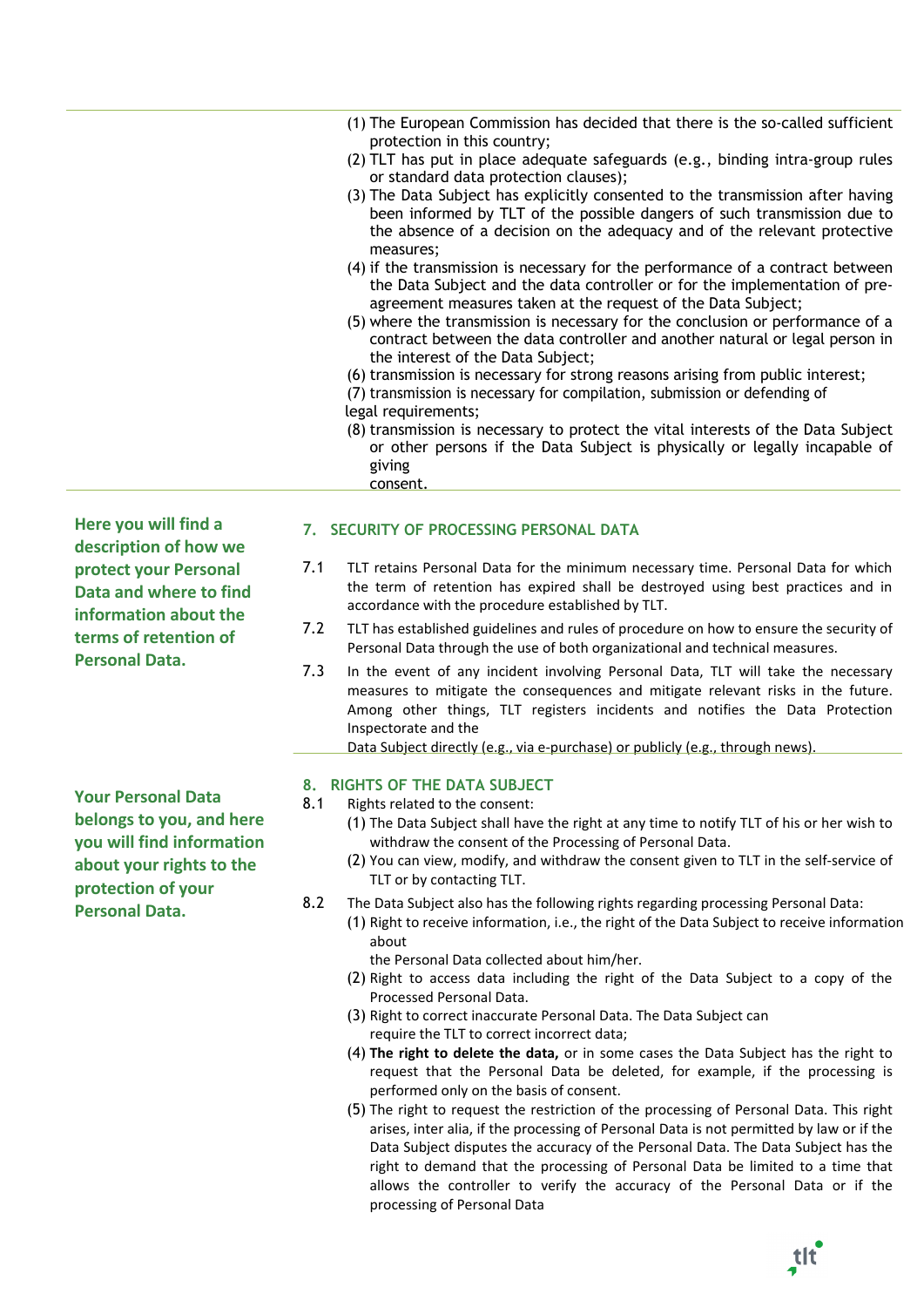is illegal, but the Data Subject does not request the deletion of Personal Data;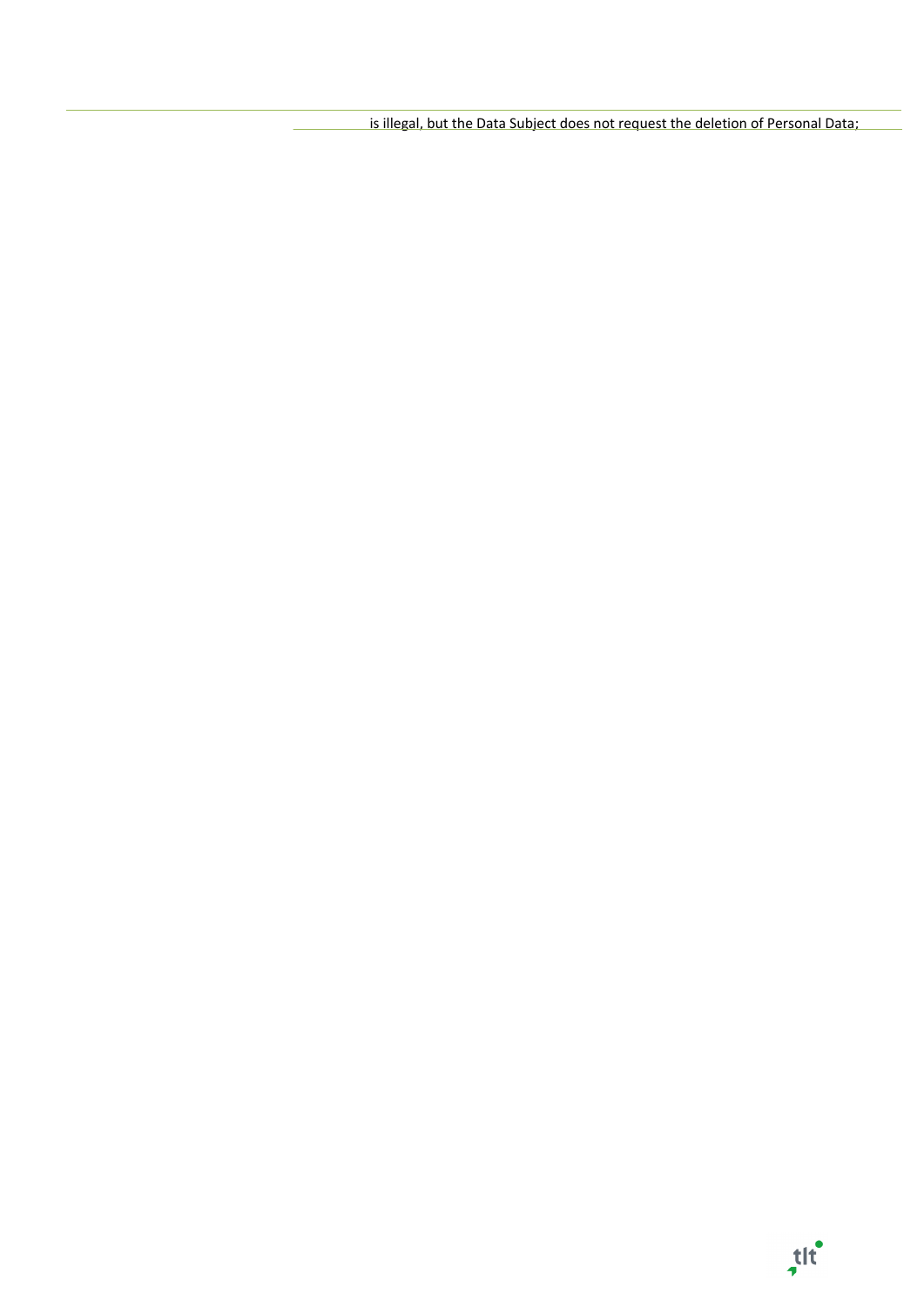(6) The right to transfer data, or in certain cases, the Data Subject is entitled to receive Personal Data in machine-readable form or transferred to another Data Controller; (7) Rights related to Automated Processing means that the Data Subject has the right, based on his or her specific circumstances, at any time, to object to the Processing of Personal Data that is based on automated decisions (8) **The right of the supervisory authority to assess** whether the Processing of the Personal Data of the Data Subject is lawful; (9) **Right to compensation for damage caused** to the Data Subject by the Processing of Personal Data

**Here you will find information on how to get an explanation or how and where to file a complaint.**

## **9. EXERCISE OF RIGHTS AND SUBMISSION OF COMPLAINTS**

# 9.1 Exercise of rights:

The Data Subject has the right to contact the TLT in the event of a question, request, or complaint related to the Processing of Personal Data.

- 9.2 Submission of complaints:
	- (1) The Data Subject has the right to file a complaint with the TLT, the TLT Data Protection Officer, the Data Protection Inspectorate, or a court if the Data Subject finds that his or her rights have been violated during the Processing of Personal Data.
	- (2) Contact details of the Data Protection Inspectorate (DPI) can be found on the DPI website at:

**Here you will find information about which Cookies or other technologies we use and how you can control the use of such technologies.**

#### **10. COOKIES AND OTHER WEB TECHNOLOGIES**

- 10.1 TLT may collect and process data about Visitors to the Website and other information society services using Cookies (i.e., small fragments of information stored by the visitor's browser on the visitor's computer or other device's hard drive) or other similar technologies (e.g., IP address, device information, location information).
- 10.2 TLT uses the data collected to enable the provision of the Service in accordance with the habits of the Visitor or the Customer; to secure the best quality of the Service; inform the Visitor and the Customer of the content and make recommendations; make advertisements more relevant and improve marketing efforts; to facilitate login and data protection. The data collected is also used to count the Visitors and to register their usage patterns.
- 10.3 TLT uses session cookies, persistent cookies, and advertising cookies. The session cookie is automatically deleted after each visit; Persistent cookies are retained upon repeated use of the Website, and advertising and third-party cookies are used by TLT partner websites linked to the TLT Website. TLT does not control the occurrence of these Cookies, so you will receive information about these cookies from third parties. Read more about cookies in the explanatory material (see section 12:
- 10.4 In terms of Cookies, the Visitors agree to the use thereof on the Website, in the Information society service settings or web browser.
- 10.5 Most browsers allow Cookies. Without fully enabling Cookies, the functions of the Website will not be available to the visitor. Enabling or disabling Cookies and similar technologies is under the control of the visitor through their own web browser settings, information society service settings, and platforms of enhancement of such privacy (see section 12:

**We have a variety of products. Here you will find the**

#### **11. SPECIAL PROVISIONS FOR TLT SERVICES**

11.1 We have a variety of products. Here you will find relevant information about one or the other product in which the Processing of Personal Data is an essential part.

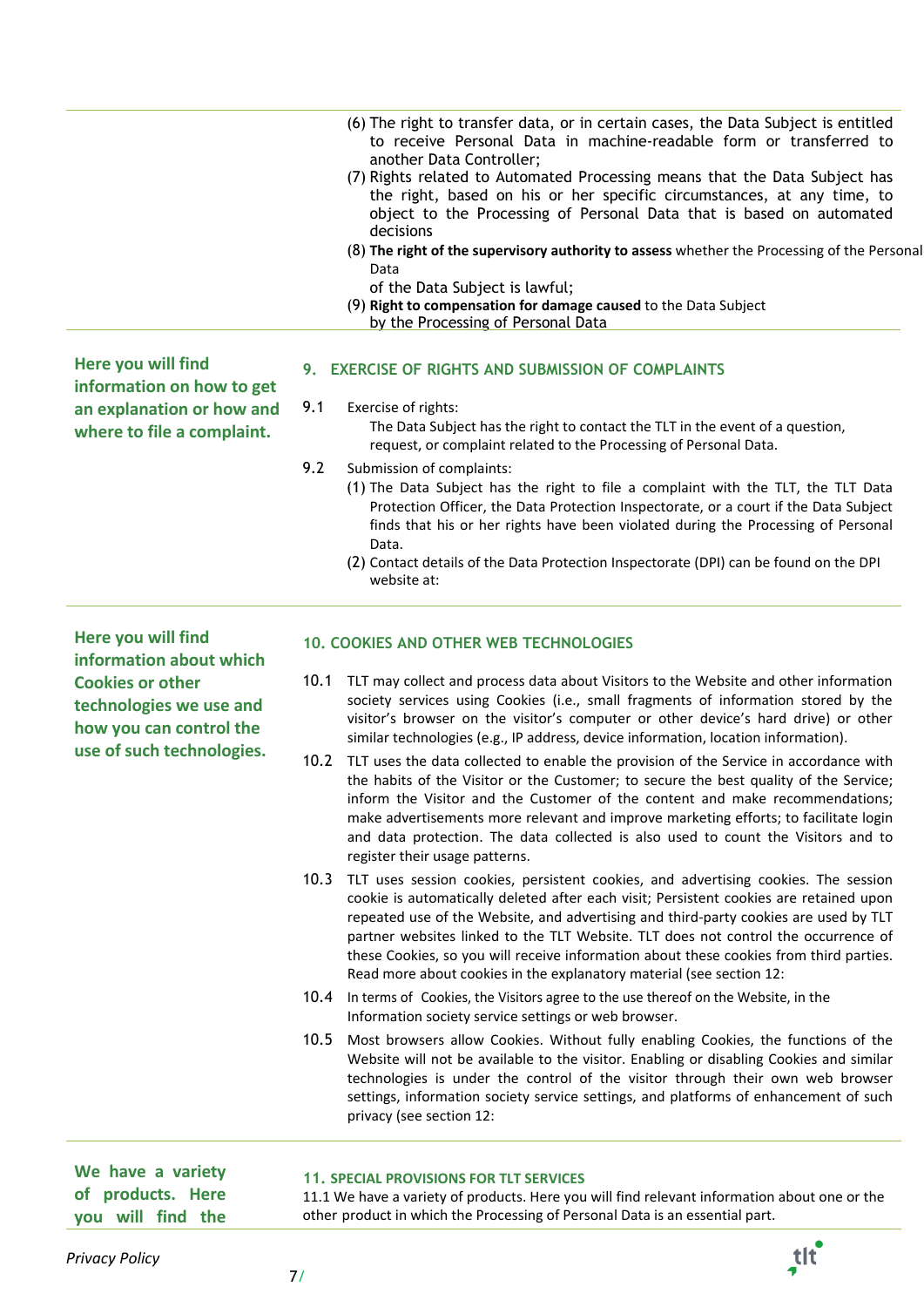# **relevant**